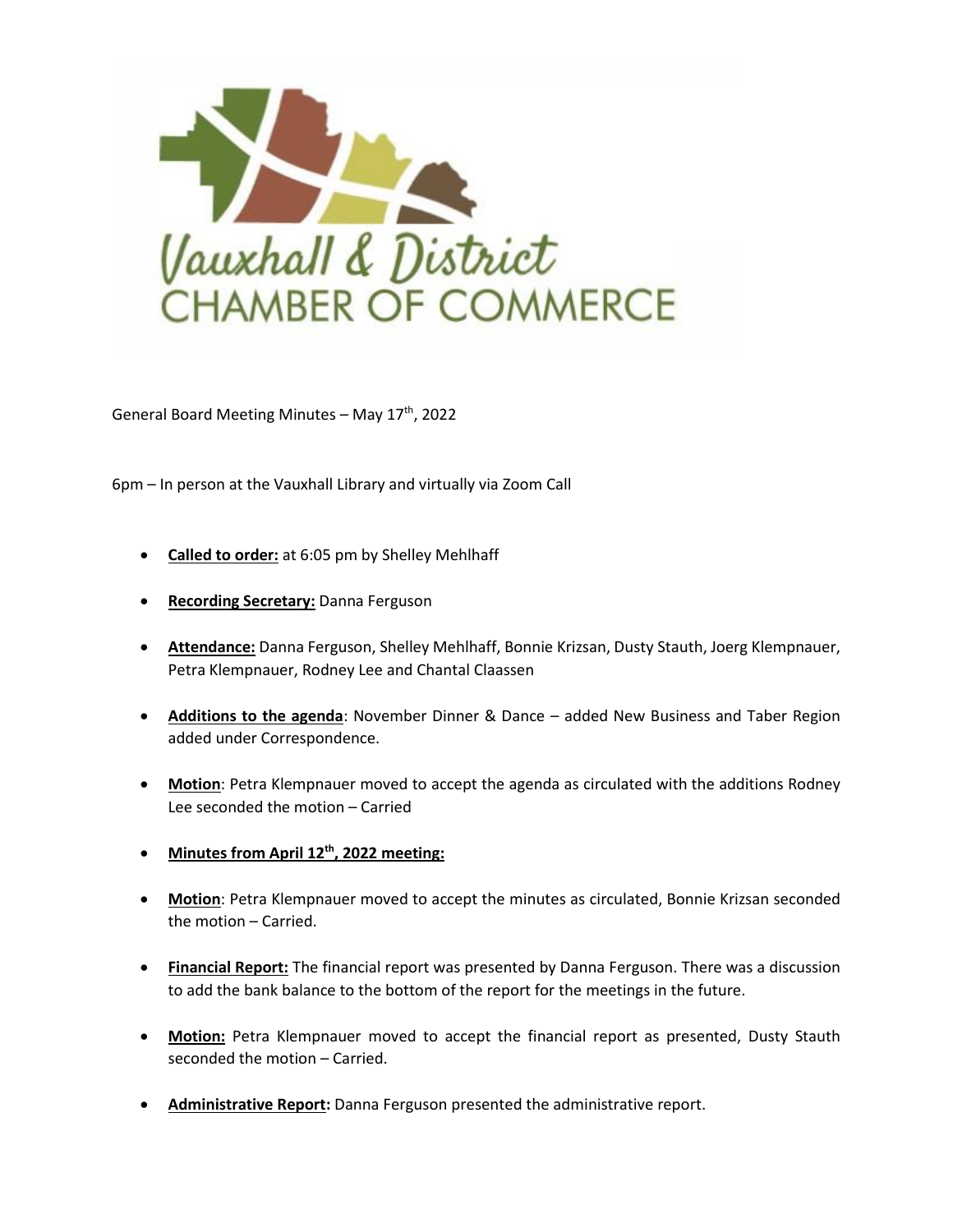- **Correspondence:** Taber Region Booklet was presented and discussed. Danna Ferguson will send this information out to our VDCC Members to receive feedback on advertising within the booklet.
- **Old Business**:
- **Canada Day:** Merle Harris will be volunteering to attend and help out at our July 1<sup>st</sup> VDCC Pancake Breakfast along with John DeGroot and members of the Scotiabank. Danna Ferguson will deliver sign up sheets next week to all of our businesses.
- **Vauxhall Post Centennial Event:** There is a Post Centennial meeting scheduled for tomorrow evening. The event planning is coming together, and we are hoping to have the tickets available for purchase by next week. The meal will feed up to 600 people during this event.
- **Scotiabank Discussion**: Shelley Mehlhaff gave an update on the Scotiabank Town Hall Telephone Call. There will be meetings available for our community members to book to discuss the transition to a different branch. Scotiabank may still be open to setting up a bank machine within our community or a laptop service.
- It was discussed that the VDCC should host a short survey to our members to find out if there is interest to talk with other banks to see if it would be possible to bring a full-service bank to our community.

## **New Business:**

- **AB-Online:** The VDCC has an add with AB-Online as part of a free offer for 3 years. AB-Online has recently added a online store section to their website and this allows members to sell items online. Danna Ferguson will send this information out to our members.
- **Scholarship:** The VDCC Scholarship has been advertised and the deadline is June 15<sup>th</sup>, 2022. This year we will have all of our voting done anonymous by removing the applicants name from the application when it is sent out to our voting committee.
- Shelley Mehlhaff's daughter is planning to submit an application and she would like to remove herself from the voting committee due to conflict of interest. If anyone else has a direct relation to any of our applicants, please let Danna Ferguson know and you can also be removed from the voting committee.